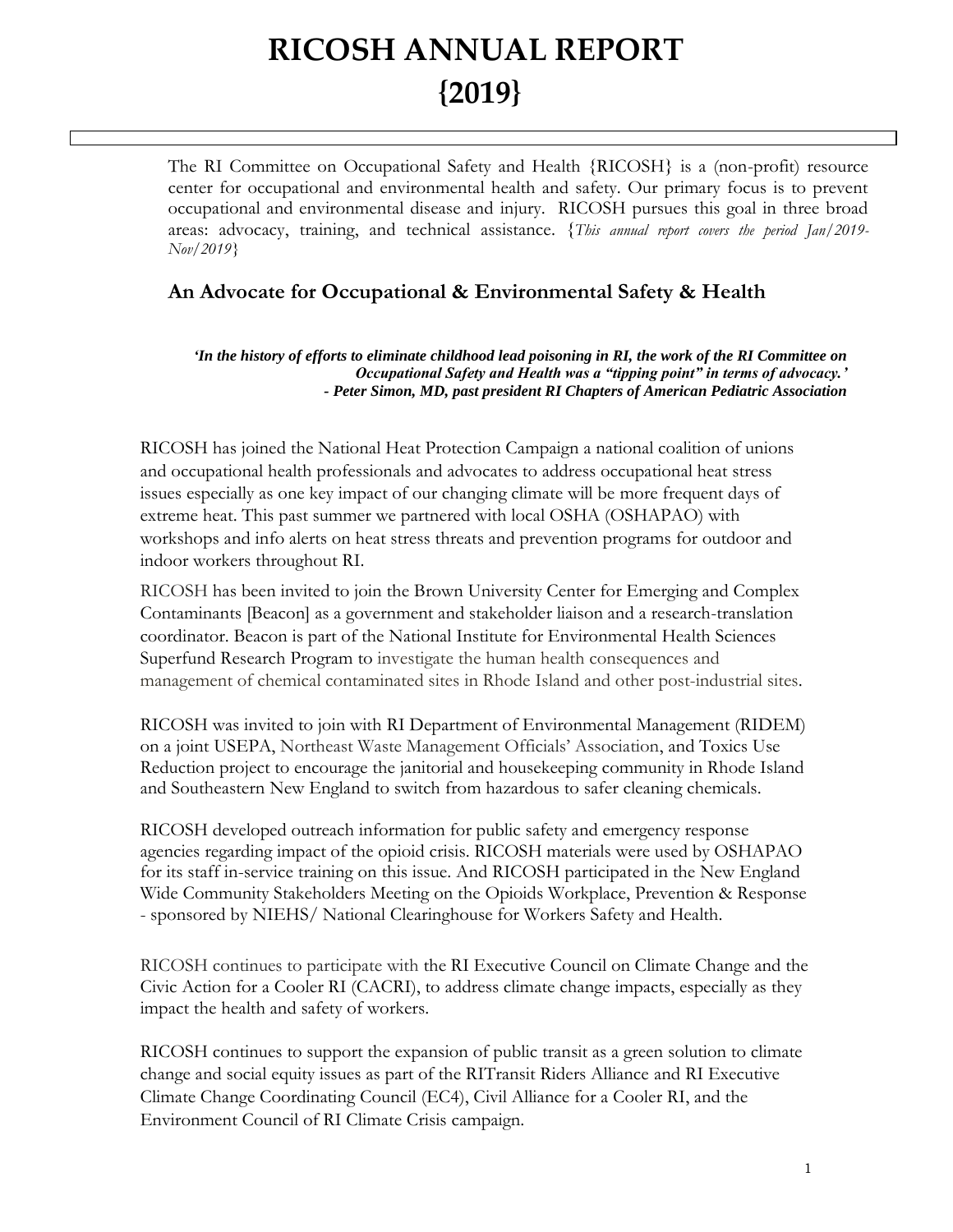*{{Organizations, agencies or groups that we have partnerships with or have an affiliation with: RI AFL-CIO, Working RI Coalition, Providence Emergency Planning Committee #2, Safety Association of RI, National Council on Occupational Safety and Health, Association of Occupational and Environmental Clinics, the New England Consortium (TNEC-CSEA),- University of Massachusetts Lowell, the National Institute of Environmental Health Sciences- the National Worker Education Training Program. the RI Institute for Labor Studies and Research, RITransitRiders Alliance, Worker Health and Safety Advocate Public Citizen, RI Executive Climate Change Coordinating Council (EC4), Brown School of Public Health, Civil Alliance for a Cooler RI, Protecting Workers Alliance, Environment Council of RI Policy Committee, Brown University Superfund Research Project.}}*

## ❑ **Training and Education**

*'Throughout decades of workplace and environmental health and safety advocacy, RICOSH has educated and trained workers - as well as community members and agencies and professionals about classical job hazards like asbestos, lead and carbon monoxide and emerging hazards like nanoparticles and emerging infectious diseases.' (New England Consortium Quarterly, UMASS/Lowell)*

Worker-centered health and safety training is fundamental to any attempt to prevent and control workplace hazards.

Since 2010 **RICOSH has** trained over 1040 workers in recognition of workplace hazards and worker rights through the US OSHA Susan B Harwood grant program.



#### **[TNEC-CSEA***)*

*Since 1987, the New England Consortium (TNEC-CSEA), a partnership of the University of Massachusetts Lowell in the Department of Community Health, and New England COSH groups and the New York State Civil Service Employees Association, Local 1000, AFSCME funded by the National Institute of Environmental Health Sciences through the National Worker Education Training Program. TNEC-CSEA has conducted top quality learner-centered participatory hands-on Hazardous Waste Worker and Emergency Responder Health and Safety Training throughout the region.*

**RICOSH** trained in twenty TNEC/CSEA programs on hazardous materials, emergency response, work zone safety, OSHA10 Construction, confined space safety, disaster preparedness. For the following:**--**

- UMass Lowell-EHS-TNEC
- Boston Water & Sewer Commission
- Urban Services Group RI
- PAL Environmental
- Massachusetts Water Resources Authority
- Narragansett Bay Commission
- US EPA Lab -Narragansett RI
- National Facilities SCV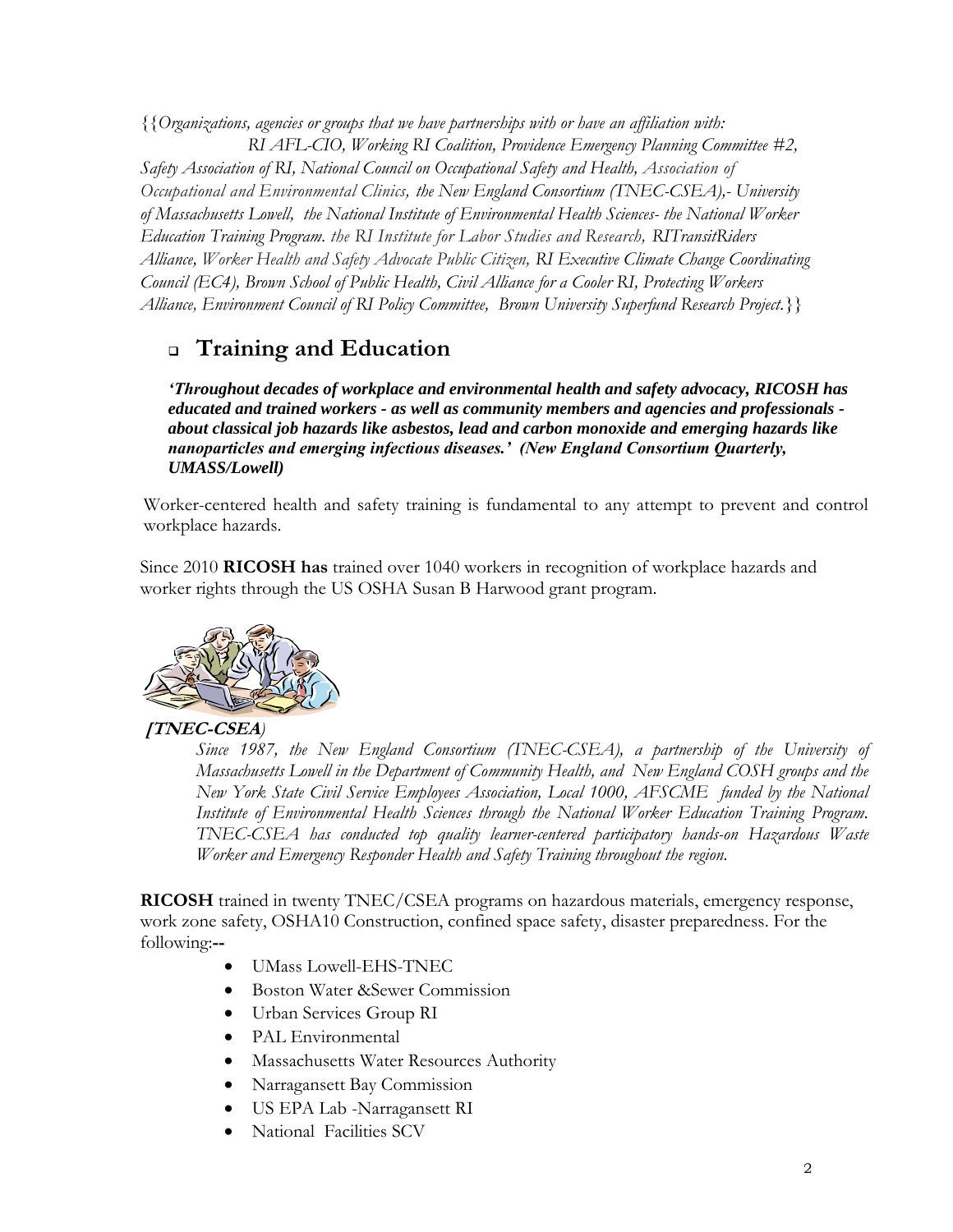As part of the TNEC collaboration RICOSH develops new training materials, projects, and modules as well as assisting to administer and market training.

#### **RICOSH conducted independent workshops on:-**

- **RITransit Master Plan** -RITransit Riders/RIPTA
- **OSHA and Controlling Hazards in Healthcare***.* Genesis Ctr
- **Heat Stress: Hazards And Prevention** RICOSH/OSHAPAO Prov
- **Heat Stress: Hazards And Prevention** RICOSH/ILSR

This year RICOSH joined in an official alliance with Institute for Labor Studies and Research's project on a partnership to provide guidance, workshops, and access to training resources to new, immigrant, and limited literacy workers; as well as working Rhode Islanders in order to help them recognize workplace hazards and methods and regulations to prevent injury and illness in the workplace,



particularly by understanding basic hazard recognition, the rights of workers and the responsibilities of employers under the Occupational Safety and Health Act (OSH Act). In developing this partnership ILSR and RICOSH recognize that we have a responsibility to create and implement workshops and training programs that respond to ongoing changes in the workplace environment.

#### *Inservice and Professional development*

To maintain technical proficiency and skills staff attended the following inservice training programs, conference and workshops:

-Taking Legal Action against Sexual Harassment NatCOSH -Fighting Ebola in DRC: [New Tools & New Challenges-](http://elink.clickdimensions.com/c/4/?T=NjQ4Mjk1MDY%3AMDItYjE5MDE3LWVhMzU4ZGYxZTYyYjQwYmI4NWUzYmNmMGQ4ZmQ3ZDY0%3AamFzY2VsZW56YUBnbWFpbC5jb20%3AY29udGFjdC03ZGVjM2JhYTAyNjVlODExOTQ0MzAwNTA1NjhmNDUxOS1lMTYyYzI2YzhkM2Q0YjFiOWJkODA0OWEyY2EwNThhOQ%3AZmFsc2U%3AMg%3A%3AaHR0cHM6Ly93d3cuZXZlbnRicml0ZS5jb20vZS93ZWJjYXN0LWZpZ2h0aW5nLWVib2xhLWluLWRyYy1uZXctdG9vbHMtbmV3LWNoYWxsZW5nZXMtdGlja2V0cy01NDkzMzg3OTcxMz9hZmY9ZW1haWwmX2NsZGVlPWFtRnpZMlZzWlc1NllVQm5iV0ZwYkM1amIyMCUzZCZyZWNpcGllbnRpZD1jb250YWN0LTdkZWMzYmFhMDI2NWU4MTE5)-Doctors without Borders -EPA Tier 2 Refresher lEPC -Suspicious Activities around Chemical Storage Facilities- Dept. of Homeland Security -PFAS Removal from Municipal Drinking Water –Water Environment Federation. -Assessment and control of exposures to ISOCYANATES in industrial coating applications CPWR/ UMASS Lowell -Disaster Response: Lessons from Texas-- Security and Sustainability Forum -Costal Futures: Design for the Green New Deal- RISchool of Design -Blue Sky Climate Conference Inst at Brown for Environment and Society -Northeast Regional Conference on Occupational Health Network -Preventing Injuries and Opioid Use Disorder among Construction Workers CPWR/NIOSH -Nanomaterials unique properties to safely develop drinking and industrial wastewater treatment processes. — Brown Superfund Research Program Seminar -Am Industrial Hygiene Conference -OSHA Summit - Andover MA -Northeast Diesel Collaborative Partners Meeting, NEDP Prov RI -Pilot Training Program: Opioids and the Workplace, Prevention & Response NIEHS— -OSHA Outreach Refresher for authorized trainers